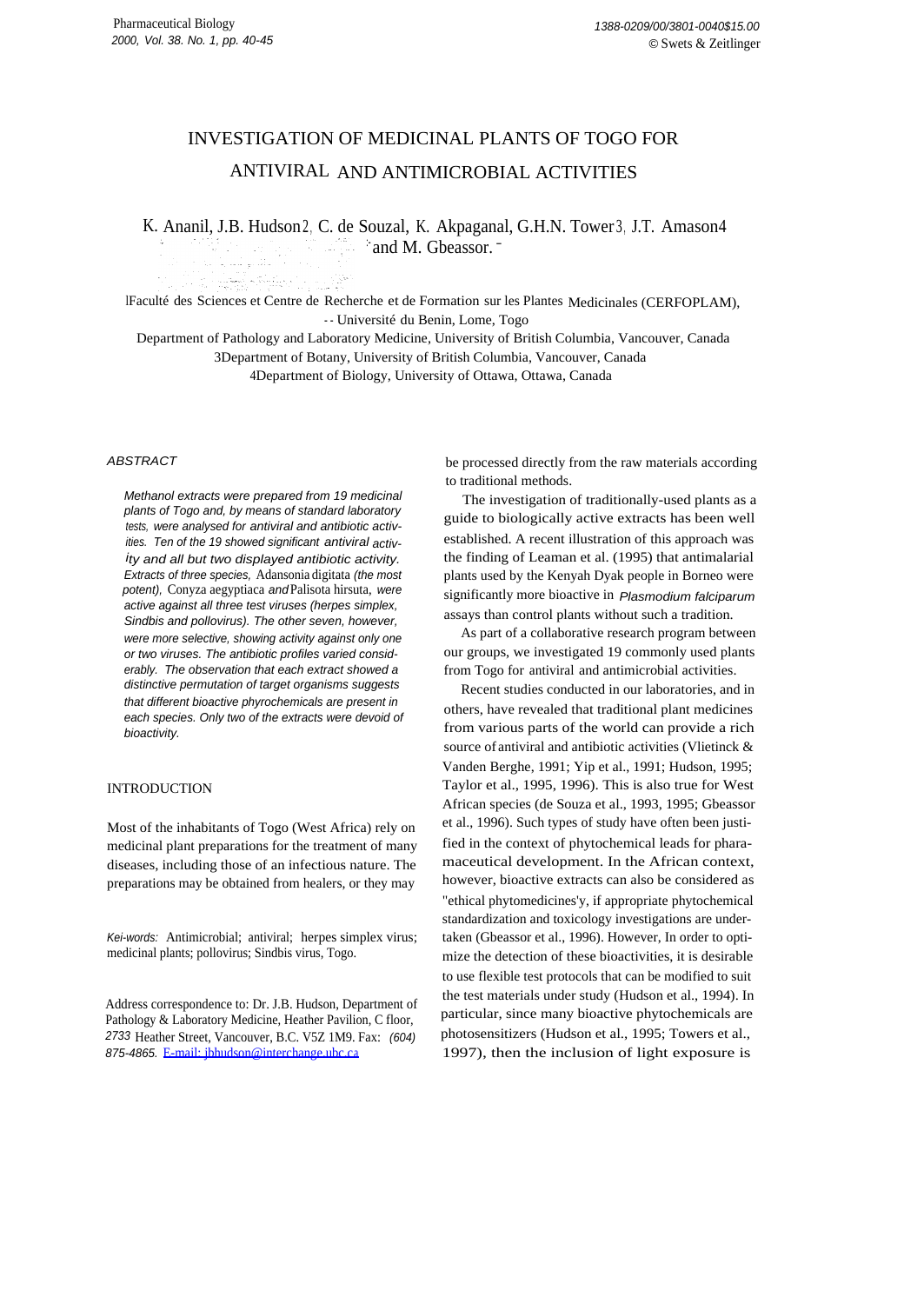recommended; otherwise some promising activities could be missed. These factors were taken into account for the present study and consequently we found that many of. the extracts investigated in this preliminary study displayed antiviral and antibiotic activities.

## **MATERIALS AND METHODS**

# Plant Collections

Plants were collected in Togo in September 1996 and air-dried. 'Voucher specimens were deposited in the . Herbarium, Botany Department, the Université du Benin, Lome, Togo. Identifications -were made by Dr. K. Akpagana. The common uses of these plants are summarised in Table 1.

### Preparation of Plant Extracts

Dried specimens were transported to the University of B.C. Department of Botany for processing. Powdered samples (20 g) were soaked overnight in 500 ml methanol and filtered through Whatman # 1 filter paper. The filter was rinsed with another 500 ml methanol, and the combined filtrates were evaporated and freezedried. Each dry extract was redissolved in methanol to 100 mg/ml.

#### Antiviral Assays

The technique described is a modified form of procedures described in detail previously (Marles et al., 1992; Taylor et al., 1996).

Vero cells (monkey kidney cell line, American Type Culture Collection) were grown in Dulbecco's Modified Eagle Medium (MEM) containing 5% fetal bovine serum (all cell culture reagents were obtained from GIBCO Life Sciences, Ontario), In 96-well microtest trays (Falcon), 0.2 ml per well. When the. cells formed confluent monolayers, they were used for the assays.

Each plant extract was diluted 1:100 in MEM plus 0. I % serum (Hudson et al., 1994) and filtered through a sterile syringe filter 0.2 p pore diameter. The filtrate, equivalent to 1,000 pg/ml dried plant material and 1% methanol, was the starting test material.

In the standard procedure, serial 2-fold dilutions of the extract were made (in duplicate), In MEM  $+ 0.1$  % serum, across a row of wells in an empty 96-well microtest tray. With the aid of a multipipettor, these diluted extracts were transferred to the aspirated Vero cell monolayers of another 96-well tray, 0.1 ml per well. These cultures were incubated at 37°C for 60 min and examined microscopically for possible immediate cyto-

toxic effects. Then, 0.1 ml of virus (HSV, herpes simplex virus; SINV, Sindbis virus or poliovirus type 1; Taylor et al., 1996), comprising 100 pfu in MEM  $+$ 0.1% serum, was added to each well. Immediately, the tray was transferred to an environmental chamber  $(37^{\circ}$ C) and exposed to a combination of visible light plus UVA (long-wave ultraviolet) for 30 min, with continuous gentle shaking of the tray. The lamps (fluorescent and BLB) were arranged to give approximately 5 watts/ $m<sup>2</sup>$  incident radiation of both visible and UVA. After the light exposure, the trays were returned to the cell culture incubator. Controls included cells with no virus, and cells infected with untreated virus. Cultures were inspected periodically In the microscope for viral cpe (characteristic virus-induced cytopathic effects). In the case of HSV, complete cell destruction (100% viral cpe) required 4 days; for SINV, 3 days; for poliovirus, 2 days. Absence of cpe indicated complete inactivation of the 100 pfu of virus; substantially less than 100% cpe at the designated times indicated partial inactivation.

## "Cytotoxicity" Assays

The procedure was similar to the antiviral assay. except that no virus was added to the wells, and following light exposure, the trays were returned to the incubator 'for periodic microscopic assessment of changes in cell morphology or visible toxic effect (obvious cellular damage or lysis).

## Antibiotic Assays

The disk diffusion assay (Taylor et al., 1995) was used to test for antibacterial and antifungal activity, with the addition of UVA exposure. Filter paper disks (Schleicher and Schuell 740E) were impregnated with 20 pl aliquots (equivalent to 2 mg dried extract) of the methanol extracts. Test organisms were: *Staphylococcus aureus (Sa); Streptococcus fecalis (St), Bacillus subtilis (Bs), Escherichia* coli (Ec); *Klebsiella pneumoniae (Kp); Salmonella gphimurium (St); Pseudomonas aeruginosa (Pa); Mycobacterium phlei (Mp); Candida albicans (Ca).* Replicate culture plates were kept dark or exposed to UVA lamps for 2 h (Taylor et al., 1995). Zones of growth inhibition were recorded after 24 h incubation (48 h for Mp).

#### RESULTS AND DISCUSSION

Table I lists the plants used In this study, with information on their traditional applications. Many of them are used to treat infections as well as other disorders.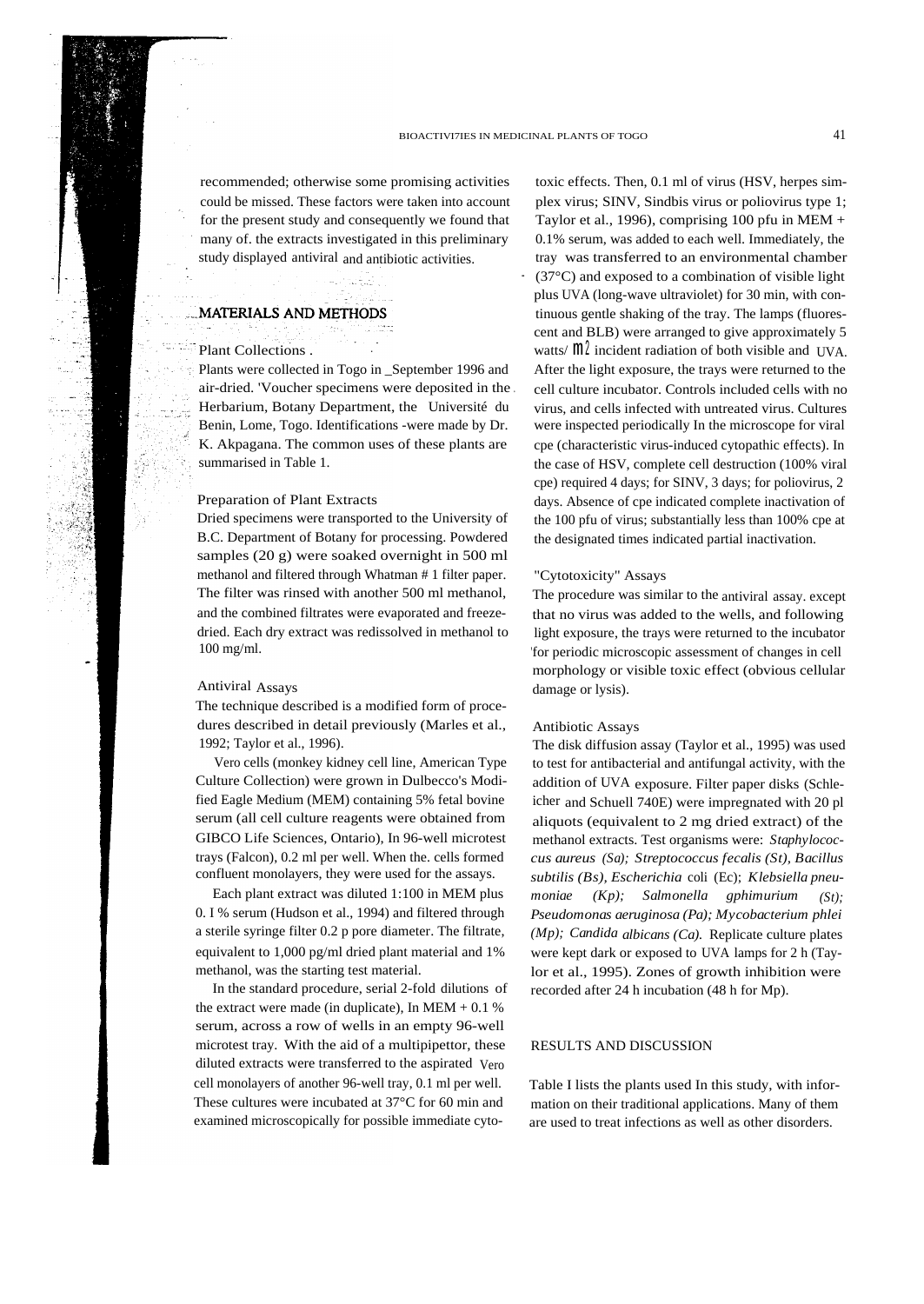## **K. ANANI ET AL.**

#### **Table 1. Plants used in this study.**

|                  | Treatment                                  |
|------------------|--------------------------------------------|
|                  |                                            |
| leaf             | liver complaint, malaria                   |
|                  |                                            |
|                  | malaria                                    |
|                  | kidney disease                             |
| leaf             | skin disease, menstrual disorders          |
| leaf             | fever, skin disease, prevent abortion      |
| leaf             |                                            |
| leaf             | malaria                                    |
|                  |                                            |
| leaf             | pain. wound, menstrual disorders           |
| leaf, root. bark | asthma                                     |
|                  |                                            |
| leaf             | diarrhoea, skin disease                    |
|                  |                                            |
| leaf             | diarrhoea. wounds                          |
|                  |                                            |
| leaf             | eczema, kidney stones, headache            |
|                  |                                            |
| root, bark       | tetanus convulsions                        |
|                  |                                            |
| whole            | menstrual disorders                        |
|                  |                                            |
|                  |                                            |
| leaf             | skin diseases                              |
|                  |                                            |
| root, bark       | wound, pain                                |
|                  |                                            |
|                  |                                            |
| leaf             | diabetes, wound                            |
|                  |                                            |
| whole            | blood pressure, aphrodisiac, diarrhoea     |
|                  |                                            |
| leaf             | liver complaints                           |
|                  | Part of plant used<br>$-leaf -$ .<br>whole |

The results of the "cytotoxicity" assays are shown in Table 2. This protocol, which involves continuous exposure of the cells to extract for 5 days, permits detection of cytotoxic effects that lead to cell death, as wen as more subtle effects on the cells that may not be deleterious, e.g., production of granules in the cytoplasm, alteration of cell shape to a more rounded morphology. Most of the extracts produced some such changes in cell morphology, although only eight were toxic at higher concentrations (> 500 pg/ml). In addition, one extract, *Lippia multiflora,* was cytotoxic at concentrations as low as 125pg/ml. Apart from this last-named extract, no others caused cellular changes that could interfere in the interpretation of antiviral tests.

Table 3 summarizes the results of the antiviral assays, which involved three different animal viruses (all of which can infect humans). Activity was found In 11/20 (19 species; and two types of extract from A. *digitata)* extracts. Three species, *Adansonia digitata, Conyza aegpytiaca, Palisota hirsuta,* affected all three viruses, with A. *digitata* being the most potent. Two

extracts affected two of the viruses, and six affected only one virus. Among the viruses, HSV was the most commonly affected (11 extracts); polio and SEW were sensitive to five and four extracts, respectively. *Paullinia pinnata* was interesting by virtue of its impressive selective activity against HSV The other selective activities were shown by *Davallia chaerophylloides. Sida acuta, Zanthoxylum zanthoxyloides* and *Harrisonia abvssinica,* although they were not as potent as P. *pinnata.* However, from the point-of-view of medicinal plant applications, extracts with broadspectrum activities and minimal cytotoxic effects might be more important.

Table 4 summarizes the antibiotic data. Most of the extracts had some antibiotic activities, although the spectrum of sensitivities varied. In addition certain activities required UVA, or were enhanced by UVA, indicating the presence of a photosensitizer. Several other bacteria, *Salmonella typhimurium, Klebsiella pneumoniae* and *Pseudomonas aeruginosa,* and the fungal organism *Candida albicans,* were unaffected.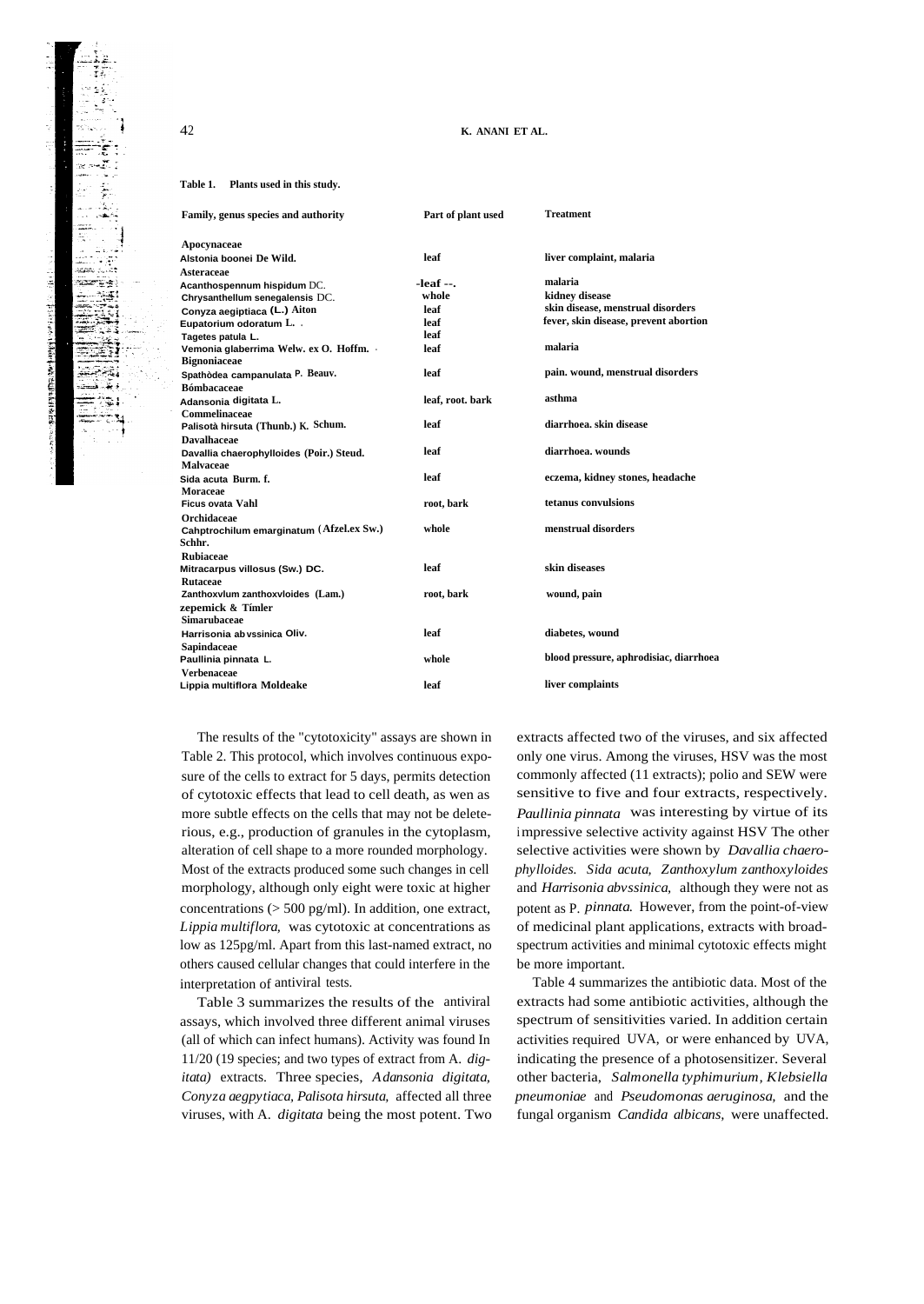# Table 2. Cytotoxicity assays.

 $\mathcal{L}_{\text{max}}^{(1)}$  .

.....

 $\frac{1}{2}$ 

 $\mathbb{F}_2^{\mathbb{Z}}$ 

| Family. genus and species      | Cytotoxicity (WgIml) | Cellular changes (pg/ml) |
|--------------------------------|----------------------|--------------------------|
| Apocynaceae<br>Alstonia boonei |                      | rg 2 1.000               |
| Asteraceae                     |                      |                          |
|                                |                      |                          |
| Acanthospermumhispidum         |                      | rg 500                   |
| Chrysanthellum senegalensis    | Soo                  | rg 500                   |
| Cony:a aegpptiaca              |                      |                          |
| -Eupatorium odoratum           |                      | g 250                    |
| Tagetes patula                 | $^{\prime\prime}$    | g 500. r 250             |
| Vfrnonia gfaberrinm            | 1.000                | 2 g 500                  |
| Bignoniaceae                   |                      |                          |
| Spathodea campanulata          |                      | g 1.000. r 500           |
| Bombacaceae                    |                      |                          |
| Adansonia digitata root bark   | 500                  | r250                     |
| Jeaves                         | 500                  | r 125                    |
| Cotnmefinaceae                 |                      |                          |
| Palisota hirsuta               | 500                  | r250                     |
| Davalliaceae                   |                      |                          |
| Davallia chaerophylloides      |                      |                          |
| Malvaceae                      |                      |                          |
| Sida acura                     | 500                  | rg 250                   |
| Moraceae                       |                      |                          |
| Ficus ovata                    | 500                  | r 250                    |
| Otchidaccae                    |                      |                          |
| Caltiptrochilum emarginatum    |                      | g 1.000                  |
| Rubiaceae                      |                      |                          |
| Mirracarpus villosus           |                      | g 1.000                  |
| Rutaceae                       |                      |                          |
| Zanthosvlum ;anthoxvloides     |                      | r500                     |
| Simasubaceae                   |                      |                          |
| Harrisonia abvssinica          |                      | r 1.000                  |
| Sapindaceae                    |                      |                          |
| Paullinia pinnata              | 1.000                | g500                     |
| Verbenaceae                    | 125                  |                          |
| Lippia multiflora              |                      |                          |
|                                |                      |                          |

 ${}^{\mathrm{I}}$  minimum concentration causing effect

-' r. cells become rounded but remain attached; g, granules evident in cytoplasm - no visible change

## Table 3. Antiviral activities. I

| Family, genus and species    |           | herpes simplex | Virus targets Sindbis | Polio |
|------------------------------|-----------|----------------|-----------------------|-------|
| Apocynaceae                  |           |                |                       |       |
| Alstonia boonei              |           | 0              | 0                     | 0     |
| Astetaceae                   |           |                |                       |       |
| Acanthospermum hispidum      |           | Ω              | 0                     |       |
| Chrvsanthellurn senegalensis |           |                |                       |       |
| Conyza aegypuaca             |           |                |                       |       |
| Eupatorium odoratum          |           |                |                       |       |
| Tagetes patula               |           |                |                       |       |
| Vernonia glaberrima          |           | 0              | 0                     |       |
| Bignoniaceae                 |           |                |                       |       |
| Spathodea campanulata        |           | 0              | O                     |       |
| Bombacaceae                  |           |                |                       |       |
| Adansonra digirara           | root bark | 3              | 2                     |       |
|                              | leaves    | 4              | $\mathfrak{D}$        |       |
| Commelinaceae                |           |                |                       |       |
| Palisota hirsuta             |           | $\overline{4}$ |                       |       |
| Davalliaceae                 |           |                |                       |       |
| Davallia chaerophrlloides    |           |                | 0                     |       |
| Malvaceae                    |           |                |                       |       |
| Sida acuta                   |           | 2              | Ω                     |       |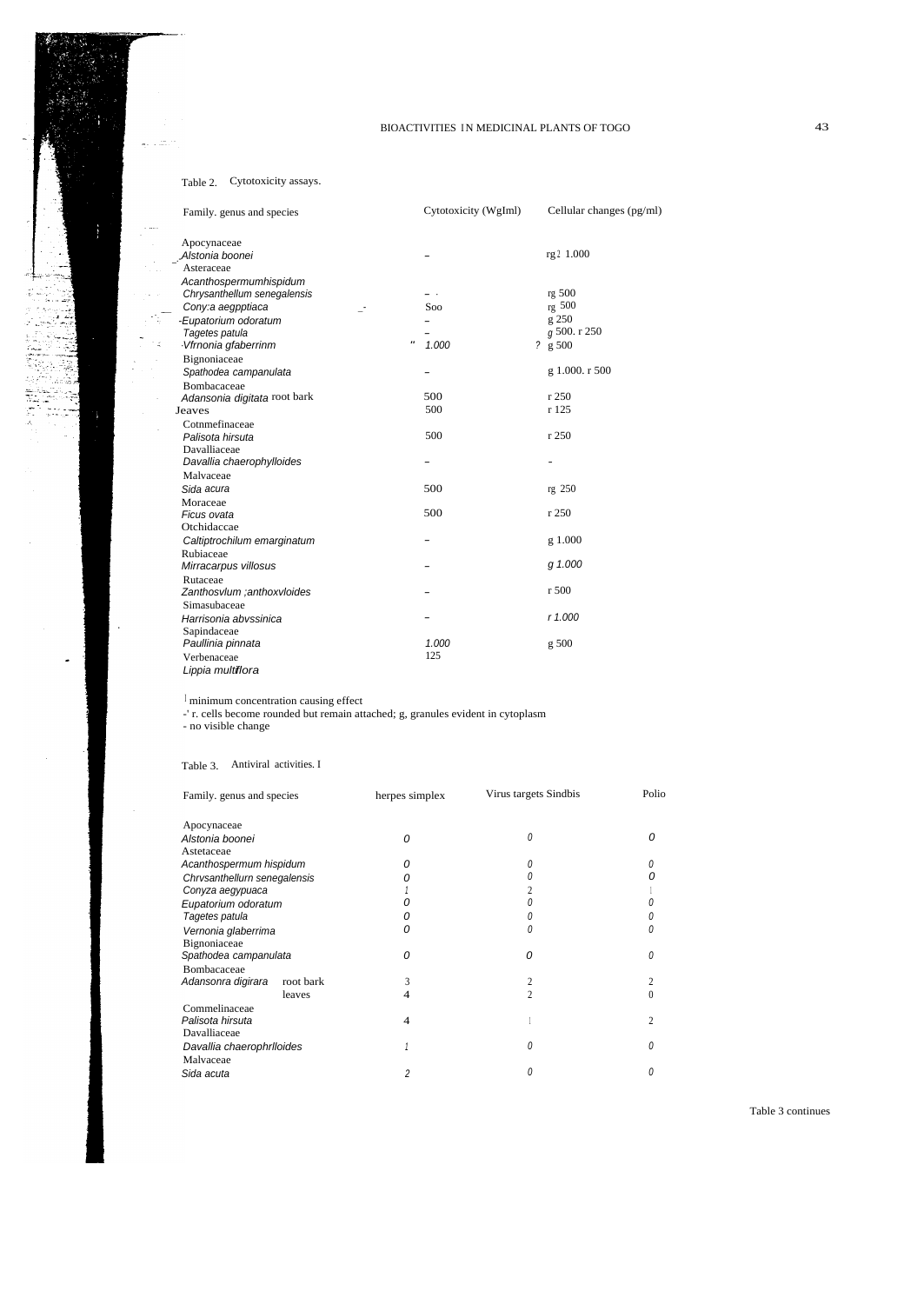## K. ANANI ET AL.

#### Table 3 (continued)

| Family, genus and species                           | herpes simplex | Virus targets Sindbis | Polio |
|-----------------------------------------------------|----------------|-----------------------|-------|
| Moraceae                                            |                |                       |       |
| Ficus ovaia                                         |                |                       |       |
| Orchidaceae<br>Cahptrochilum emarginatum            |                |                       |       |
| Rubiaceae                                           |                |                       |       |
| Mitracarpus villosus                                |                |                       |       |
| Rutaceae<br>Zanthoxylum zanthoa <sup>Y</sup> doides |                |                       |       |
| Simarubaceae<br>Harrisonia abvssinica               |                |                       |       |
| Sapindaceae<br>Paullinia pinnata                    |                |                       |       |
| Verbenaceae<br>Lippia multiflora                    |                |                       |       |

t Antiviral activity measured as complete or partial alleviation of viral cpe (cytopathic effects) at minimum concentration of 500 p;/ml (1). 250 pg/ml (2), 125 ILS/ml (3), 62.5 jig/ml (4).  $0 =$  no detectable activity.

Table 4. Antibiotic activities.

| Family, genus and species      | Susceptible microorganisms I            |
|--------------------------------|-----------------------------------------|
| Apocynaceae<br>Alstonia boonei |                                         |
|                                | none                                    |
| Asteraceae                     |                                         |
| Acanthospermum hispidum        | none                                    |
| Chnsaniltellum senegalensis    | Sa'- Sf Ec (UVA only) Mp (UVA enhanced) |
| Com'a aeg3ptiaca               | Sa Ec (UVA only) Mp                     |
| Eupaiorium odoratum            | Sa Ec (UVA enhanced) Bs Mp              |
| Tagetes patula                 | Sa Ec (UVA only)                        |
| Vernonia glaberrima            | Sa (UVA only) Bs (UVA enhanced) Mp      |
| Bignoniaceae                   |                                         |
| Spathodea campanulata          | Sa (UVA enhanced) Ec (UVA only)         |
| Bombacaceae                    |                                         |
| Adansonia digitata             | $+$ Sa Sf Bs Ec Mp                      |
| Commelinaceae                  |                                         |
| Palisota hirsuta               | Sf (UVA only) Sa Bs Ec                  |
| Davalliaceae                   |                                         |
| Davallia chaerophylloides      | Sa (UVA only)                           |
| Malvaceae                      |                                         |
| Sida acuta                     | Sa Bs Ec (UVA only) Mp                  |
| Moraceae                       |                                         |
| Ficus ovata                    | Sa Sf Bs Ec Mp                          |
| Orchidaceae                    |                                         |
| Calyptrochilum emarginatum     | Sa                                      |
| Rubiaceae                      |                                         |
| Mitracarpus villosus           | Sa Bs Ec                                |
| Rutaceae                       |                                         |
| Zanthoxylum zanthoxyloides     | Ec (UVA only) Mp                        |
| Simarubaceae                   |                                         |
| Harrisonia abpssinica          | Sa Bs Ec Mp                             |
| Sapindaceae                    |                                         |
| Paullinia pinnata              | Sa Bs Ec Mp                             |
| Verbenaceae                    |                                         |
| Lippia multiflora              | Sa Bs Ec                                |

t Indicated by zone of inhibition in disk assay<br>'-Abbreviations: Sa *Staphylococcus aurcus, Sf Streptococcus jecalis,* Bs Bacillus subtilis, Ee Escherichia coli, Mp Mycobacterium phlei. Organ-<br><sub>isms</sub> resistant to all extr